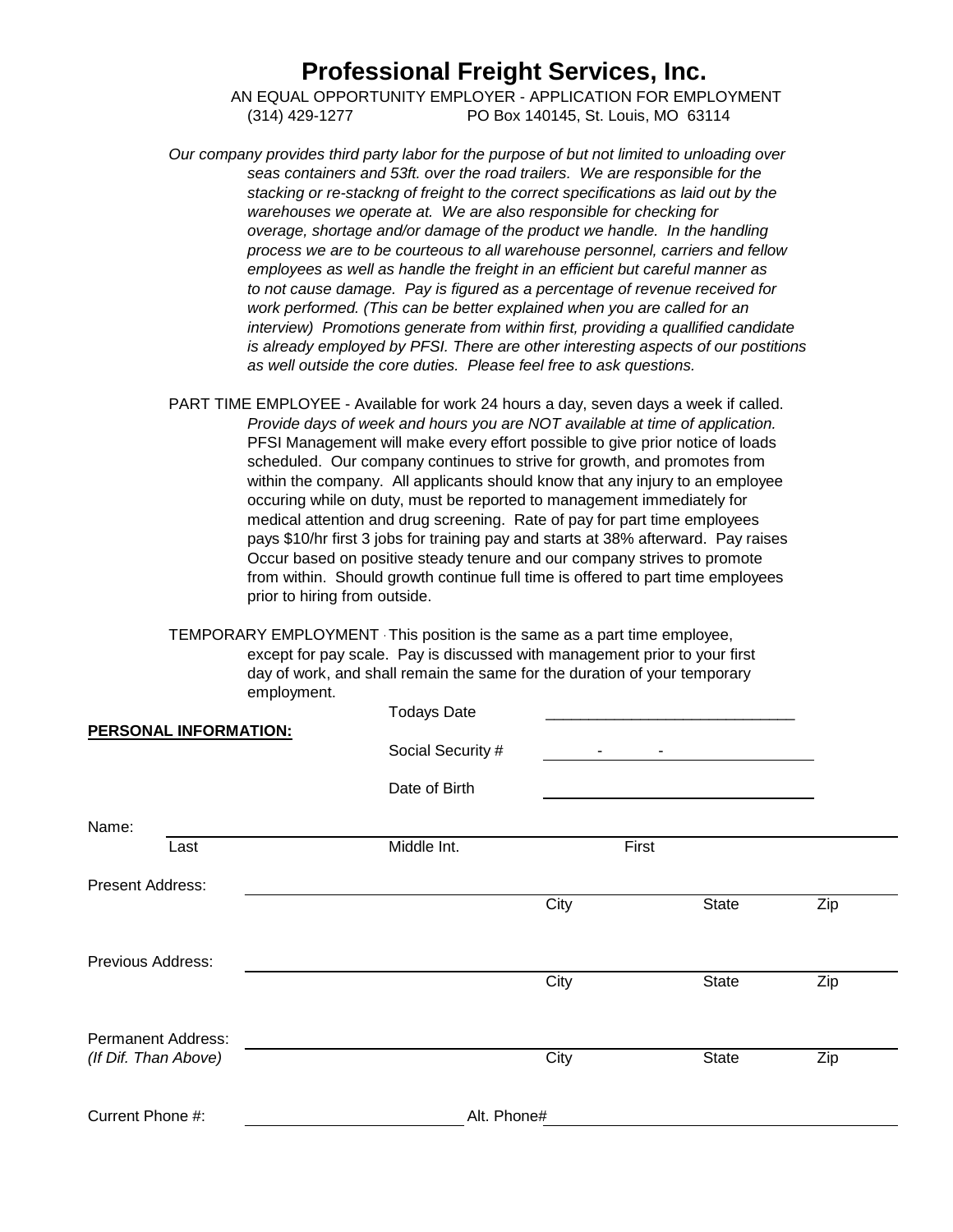| Are you 18 years or older?                                                                                                                         | Yes | No                   |                            |           |                 |     |
|----------------------------------------------------------------------------------------------------------------------------------------------------|-----|----------------------|----------------------------|-----------|-----------------|-----|
| Have you ever or are you currently serving in the military or reserves?<br>(If yes, an on duty schedule must be provided with application)         |     |                      |                            | Yes       | No.             |     |
| <b>DESIRED EMPLOYMENT INFORMATION</b>                                                                                                              |     |                      |                            |           |                 |     |
| Have you ever applied to or worked for this company before?                                                                                        |     |                      | Yes                        | No        |                 |     |
| If so, your reason for leaving?                                                                                                                    |     |                      |                            |           |                 |     |
| Are you requesting a specific position? If so please explain:                                                                                      |     |                      |                            |           |                 |     |
| Who referred you to this company?                                                                                                                  |     | <b>Employment Ad</b> | Friend<br>(Please Specify) |           | Other / Explain |     |
| Have you been convicted of a felony within the last 5 years?<br>(If yes, please explain. This will not necessarily exclude you from consideration) |     |                      | Yes                        | <b>No</b> |                 |     |
| Do you understand that you will be asked to perfom heavy lifting at an efficient pace?                                                             |     |                      |                            |           | Yes             | No  |
| Do you understand that the pay is commission based?                                                                                                |     |                      | Yes                        | No        |                 |     |
| Are you able to lift boxes at a steady pace that weigh between 50 and 80 lb. Each?                                                                 |     |                      |                            |           | Yes             | No. |
| Do you have any physical conditions we should be aware of that may prevent you from performing this position?                                      |     |                      |                            |           | Yes             | No  |

### **EDUCATION**

| <b>SCHOOL LEVEL</b> | <b>INAME AND LOCATIN OF SCHOOL</b> | IYEAR GRADUATED/ SUBJECTS STUDIED |
|---------------------|------------------------------------|-----------------------------------|
|                     |                                    |                                   |
| <b>HIGH SCHOOL</b>  |                                    |                                   |
|                     |                                    |                                   |
| <b>COLLEGE</b>      |                                    |                                   |
| TRADE/BUSINESS      |                                    |                                   |
| SCHOOL, ETC.        |                                    |                                   |

### **FORMER EMPLOYERS:**

| employer:            | Name of present or most recent |         |                      |            |  |
|----------------------|--------------------------------|---------|----------------------|------------|--|
| Address:             |                                |         | City, State<br>& Zip |            |  |
| Starting             |                                | Leaving |                      |            |  |
| Date:                |                                | Date:   |                      | Job Title: |  |
| Supervisor           |                                |         |                      |            |  |
| Name:                |                                | Title:  |                      | Phone:     |  |
| Description of Work: |                                |         |                      |            |  |
| Reason for Leaving:  |                                |         |                      |            |  |